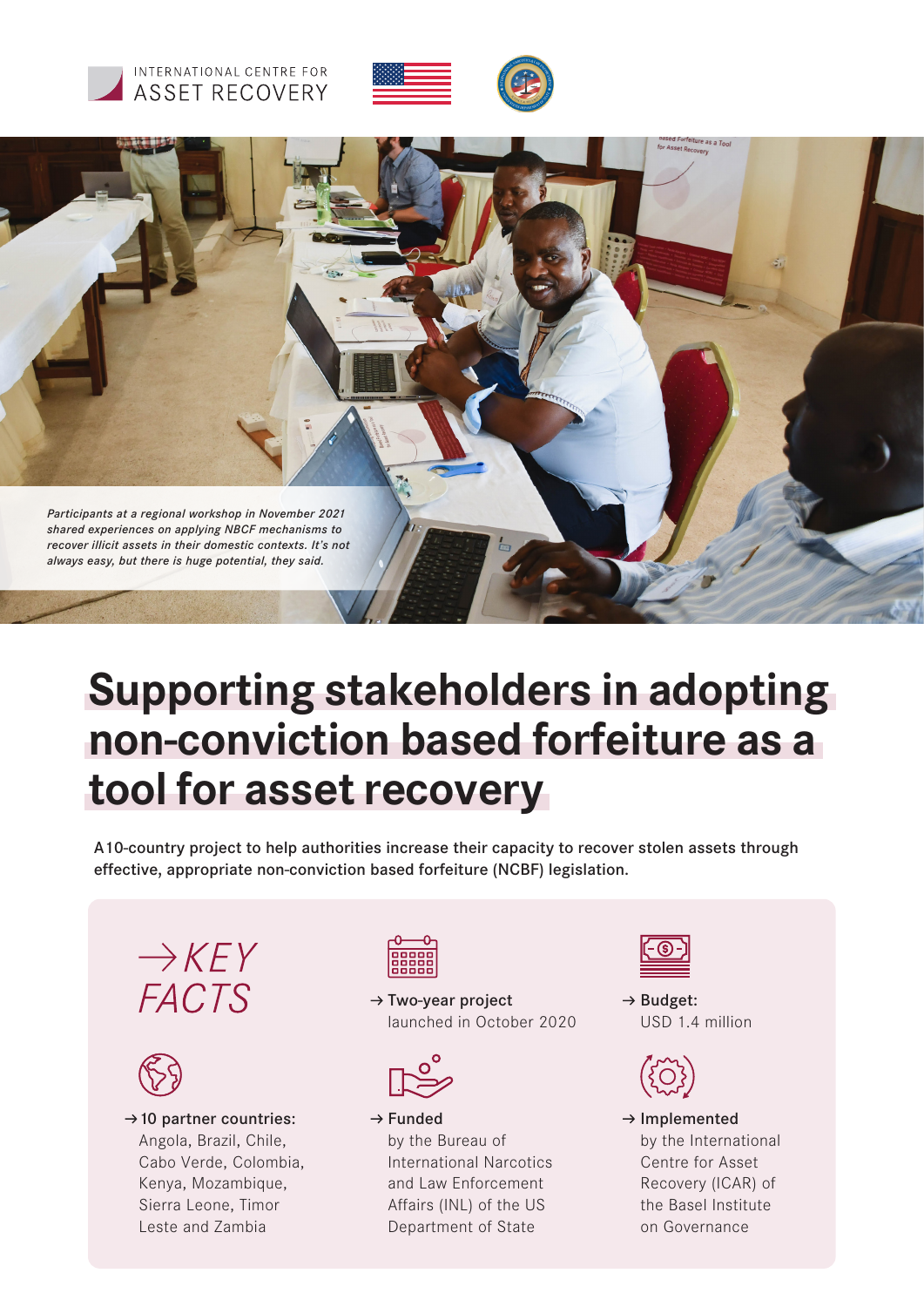#### What we do

Our asset recovery experts provide hands-on support to partner governments in the adoption and implementation of non-conviction based forfeiture (NCBF) legislation as a tool to fight corruption and recover stolen assets.

Where appropriate, we help lawmakers to design NCBF legislation that is appropriate to the local justice system and context, as well as fully compliant with human rights considerations. We also work with law enforcement and judicial practitioners to build their capacity to implement new or existing NCBF laws effectively in practice.

### Why we do it

NCBF laws allow courts to confiscate assets of a criminal nature, even where no conviction has been obtained in relation to criminal conduct. They have existed for many years in several countries in a wide variety of forms, and are supported by international treaties and standard-setting bodies as a critical complement to other asset recovery mechanisms.

By increasing the possibilities of authorities to recover stolen assets, NCBF laws help ensure that "crime doesn't pay". In this way, NCBF helps to deters corruption and other proceeds-generating crimes.

Despite their promise, some countries either do not make effective use of their NBCF mechanisms or remain cautious about adopting them. This is partly because the benefits and safeguards are not yet well understood. And while a growing number of countries have expressed interest in NCBF, as with any new legal tool there is a risk of copy-pasting legislation without the detailed analysis that is needed to ensure its compatibility with domestic laws and institutions.

## The project

Our aim in this project is to increase the number of countries adopting and actively applying NCBF legislation by:

- 1. Increasing knowledge-sharing and -building through regional learning communities that bring together practitioners, academics, law enforcement officials and specialists.
- 2. Identifying how NCBF might be applied in target countries, with the aim of triggering demand and the adoption of NBCF regimes appropriate to their context.
- 3. Supporting interested partner countries in adopting NCBF legislation that is aligned with domestic laws and institutions, as well as international standards of due process.